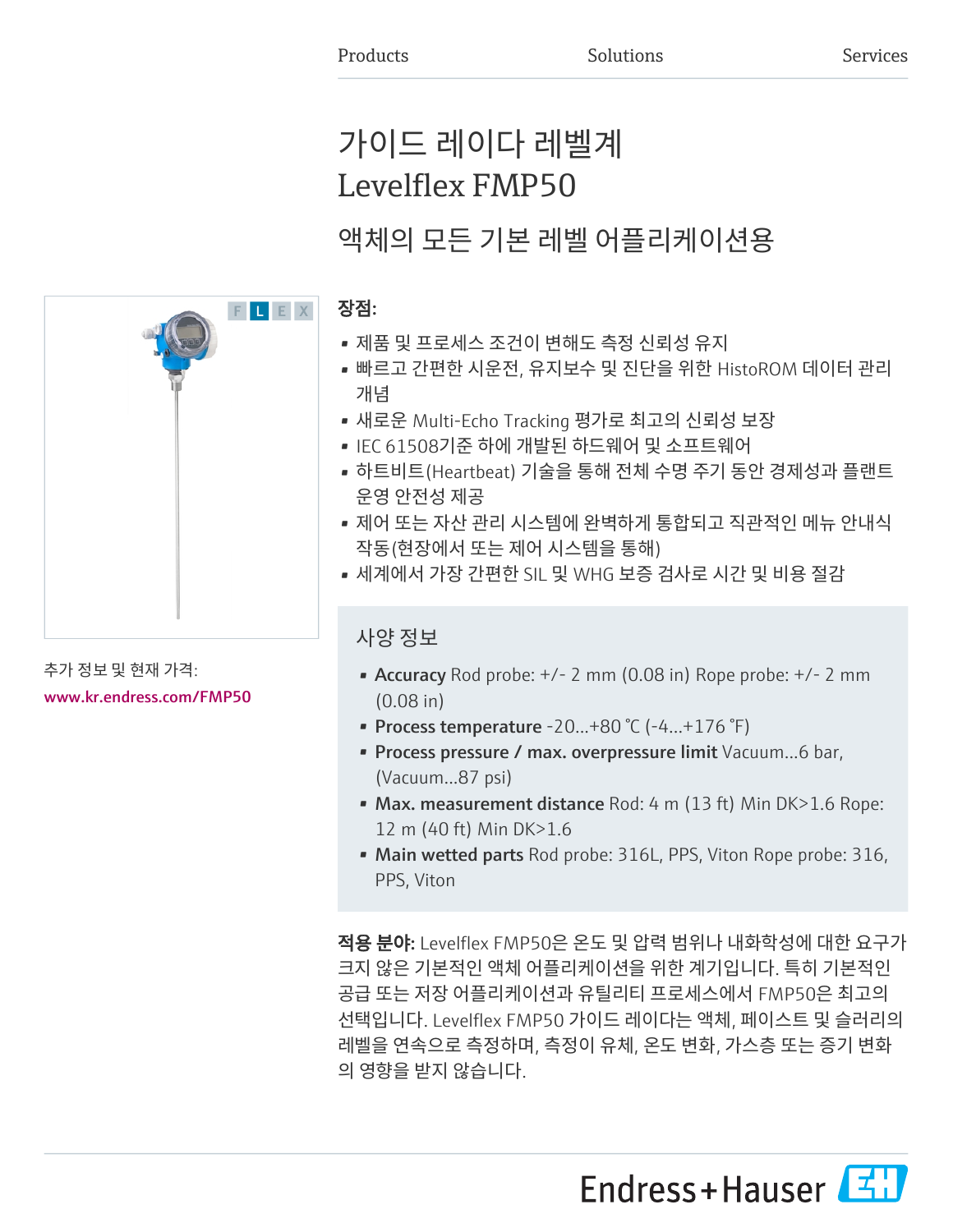## 특징 및 사양

Continuous / Liquids 측정 원리

Guided radar

### Characteristic / Application

Basic device Rod probe, Rope probe Integrated data memory, Factory precalibrated, Reliable measuring for changing medias.

#### Specialities

Heartbeat Technology, Bluetooth® commissioning, Operation and maintenance SmartBlue App, HistoROM, RFID TAG for easy identification

#### Supply / Communication

2-wire (HART / PROFIBUS PA/ FOUNDATION Fieldbus) 4-wire (HART) Bluetooth® wireless technology and App (optional)

#### **Accuracy**

Rod probe: +/- 2 mm (0.08 in) Rope probe: +/- 2 mm (0.08 in)

#### Ambient temperature

-20...+80 °C  $(-4...+176$  °F)

#### Process temperature

-20...+80 °C  $(-4...+176)$ °F)

#### Process pressure / max. overpressure limit

Vacuum...6 bar, (Vacuum...87 psi)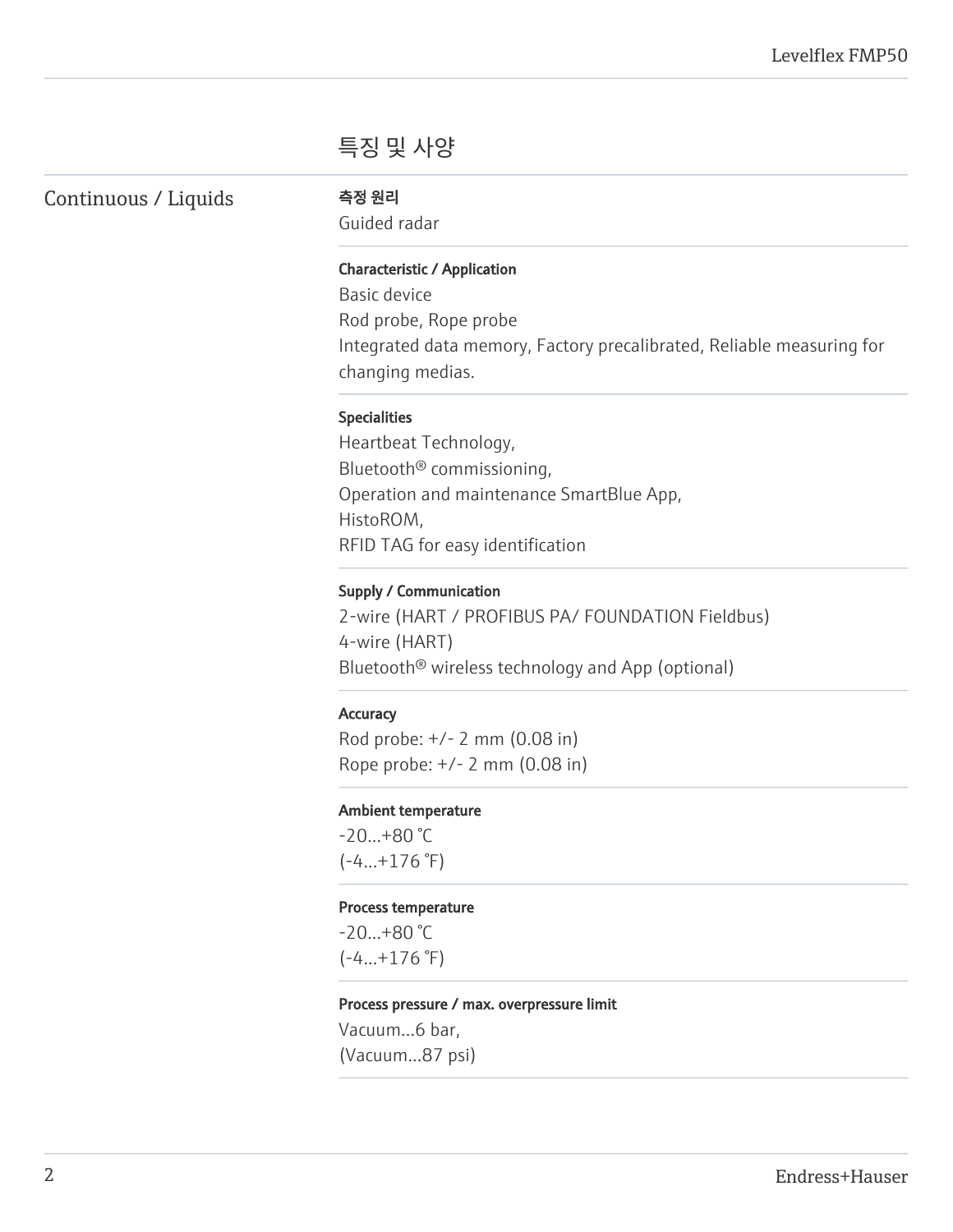### Continuous / Liquids

#### Main wetted parts

Rod probe: 316L, PPS, Viton Rope probe: 316, PPS, Viton

#### Process connection

Thread: G 3/4, MNPT 3/4 Flange: UNI Flange

#### Sensor length

Rod probe: 4 m (13 ft) Rope probe: 12 m (40 ft)

#### Max. measurement distance

Rod: 4 m (13 ft) Min DK>1.6 Rope: 12 m (40 ft) Min DK>1.6

#### Communication

4...20 mA HART PROFIBUS PA FOUNDATION Fieldbus Bluetooth® wireless technology

#### Certificates / Approvals

ATEX, FM, CSA C/US, IEC Ex, INMETRO, NEPSI, KC, EAC, UK Ex

#### Safety approvals

Overfill protection WHG SIL

#### Design approvals

EN 10204-3.1

#### **Options**

Sensor remote with 3 m/ 9 ft cable, Remote operation via SmartBlue App using Bluetooth®